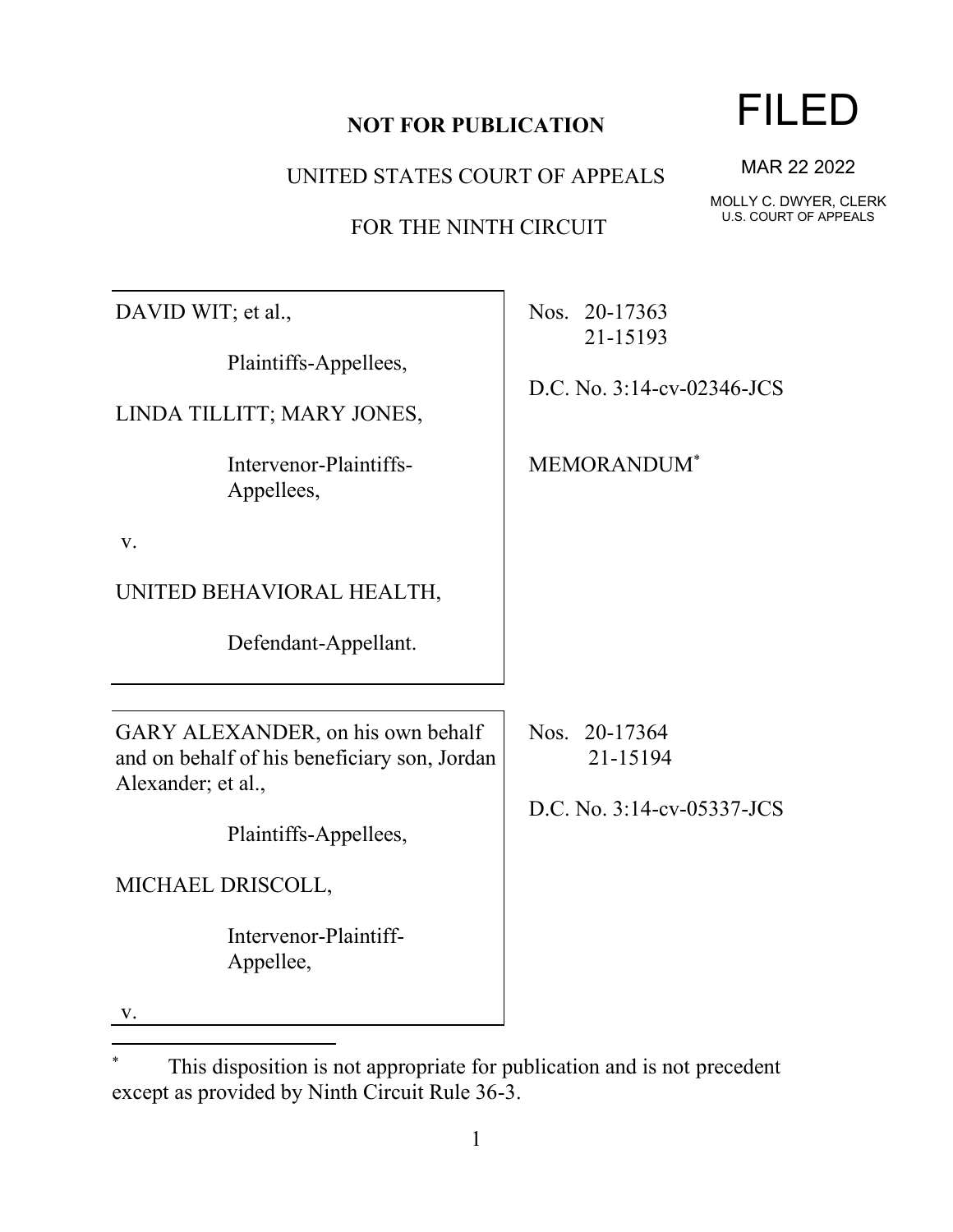### UNITED BEHAVIORAL HEALTH,

Defendant-Appellant.

Appeal from the United States District Court for the Northern District of California Joseph C. Spero, Magistrate Judge, Presiding

Argued and Submitted August 11, 2021 San Francisco, California

### **Before: CHRISTEN and FORREST, Circuit Judges, and ANELLO,\*\* District Judge. Partial Concurrence by Judge FORREST.**

Defendants appeal the district court's judgment in an ERISA class action against United Behavioral Health (UBH) for breach of fiduciary duties and wrongful denial of benefits pursuant to 29 U.S.C.  $\S$  1132(a)(1)(B) and (a)(3)(A). "We review the district court's conclusions of law de novo and its findings of fact for clear error." *Democratic Nat'l Comm. v. Hobbs*, 948 F.3d 989, 998 (9th Cir. 2020) (en banc). We have jurisdiction pursuant to 28 U.S.C. § 1291, and we reverse. Because the parties are familiar with the facts, we do not recite them here.

1. UBH argues that plaintiffs lacked Article III standing to bring their claims because: (1) plaintiffs did not suffer concrete injuries; and (2) plaintiffs did

<sup>\*\*</sup> The Honorable Michael M. Anello, United States District Judge for the Southern District of California, sitting by designation.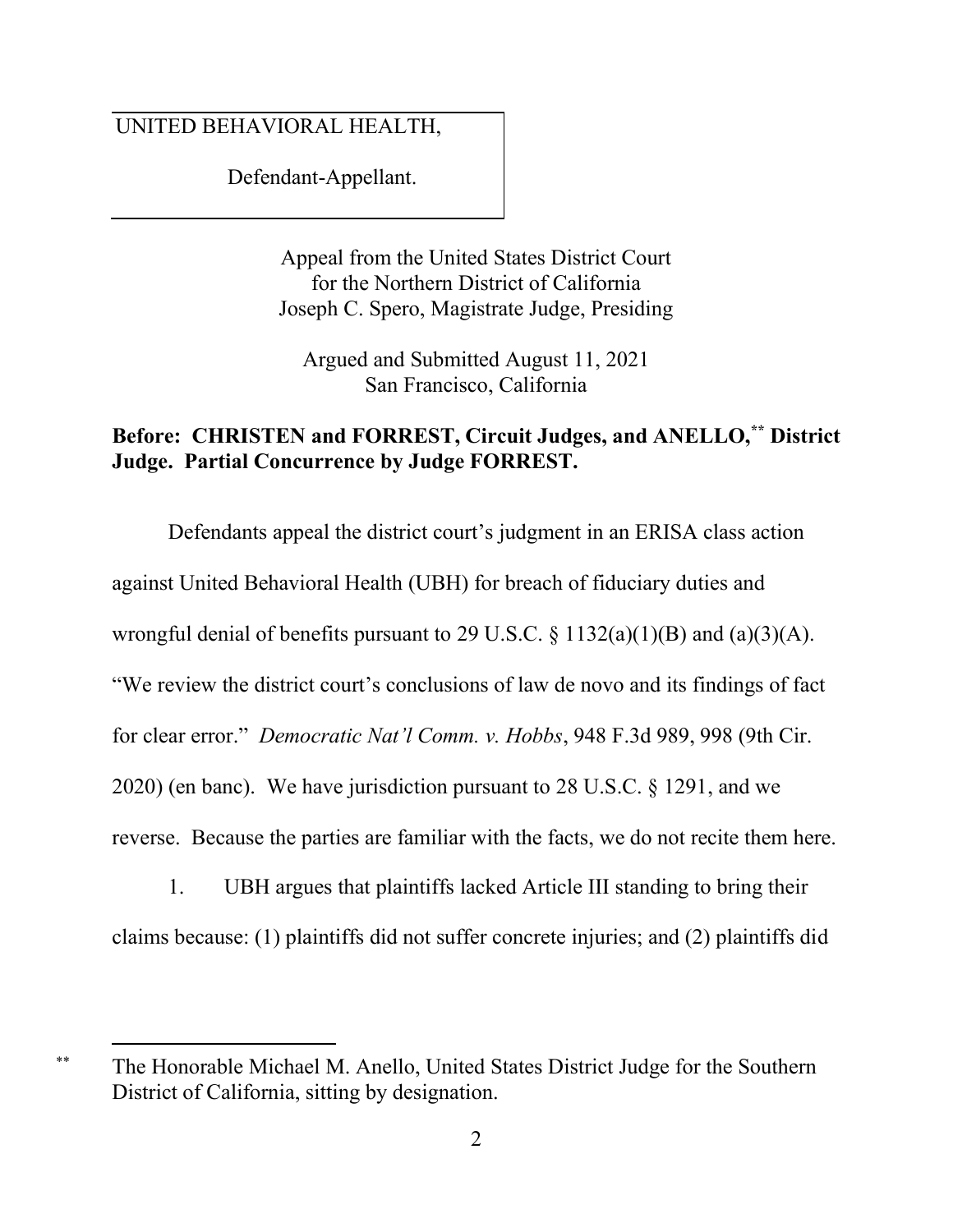not show proof of benefits denied, they cannot show any damages traceable to UBH's Guidelines. We disagree.

To determine whether a statutory violation caused a concrete injury, we ask: "(1) whether the statutory provisions at issue were established to protect [the plaintiff's] concrete interests (as opposed to purely procedural rights), and if so, (2) whether the specific procedural violations alleged in this case actually harm, or present a material risk of harm to, such interests." *Patel v. Facebook, Inc.*, 932 F.3d 1264, 1270–71 (9th Cir. 2019) (quoting *Robins v. Spokeo, Inc.*, 867 F.3d 1108, 1113 (9th Cir. 2017)).

Plaintiffs alleged that UBH developed Guidelines for use in administering claims, and that the Guidelines were not coextensive with the benefits afforded to them by the terms of their respective Plans. Plaintiffs argue they have standing to bring their claims because they were denied their rights to Guidelines that were developed for their benefit and to a fair adjudication of their claims. As to plaintiffs' fiduciary duty claim, plaintiffs alleged that they suffered injury because UBH failed to develop Guidelines that were consistent with generally accepted standards of care (GASC) in violation of its duty to administer the class members' health benefit plans "solely in the interest of the participants and beneficiaries," 29 U.S.C.  $\&$  1104(a)(1), "with ... care, skill, prudence, and diligence," 29 U.S.C.  $\&$  $1104(a)(l)(B)$ , and "in accordance with the documents and instruments governing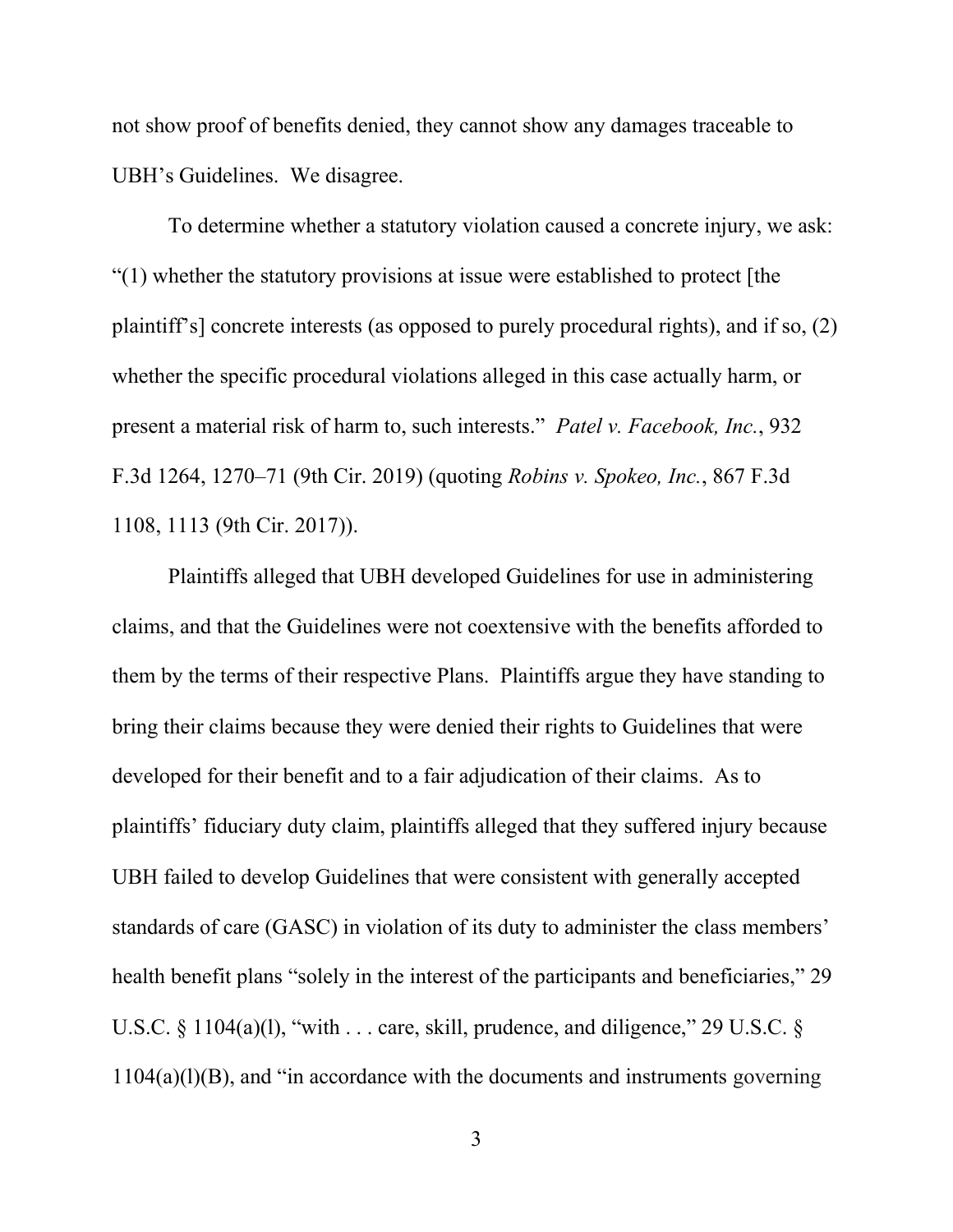the plan," 29 U.S.C.  $\S$  1104(a)(l)(D). Plaintiffs further argue that ERISA allows members to clarify their rights to future benefits under their Plans' terms allowing beneficiaries to enforce their rights.

ERISA's core function is to "protect contractually defined benefits," *US Airways, Inc. v. McCutchen*, 569 U.S. 88, 100 (2013) (quoting *Massachusetts Mut. Life Ins. Co. v. Russell*, 473 U.S. 134, 148 (1985)), and UBH's alleged fiduciary violation presents a material risk of harm to plaintiffs' interest in the interpretation of those contractual benefits, *see Ziegler v. Connecticut Gen. Life Ins. Co*., 916 F.2d 548, 551 (9th Cir. 1990) ("Congress intended to make fiduciaries culpable for certain ERISA violations even in the absence of actual injury to a plan or participant."). Plaintiffs' alleged harm includes the risk that their claims will be administered under a set of Guidelines that narrows the scope of their benefits, and also includes the present harm of not knowing the scope of the coverage their Plans provide. The latter implicates plaintiffs' ability to make informed decisions about the need to purchase alternative coverage and the ability to know whether they are paying for unnecessary coverage. Plaintiffs sufficiently alleged a concrete injury.

The alleged injury is also sufficiently particularized because the Guidelines are applied to the contractual benefits afforded to each class member. *See Spokeo, Inc. v. Robins*, 578 U.S. 330, 339 (2016) ("For an injury to be 'particularized,' it 'must affect the plaintiff in a personal and individual way.'" (citation omitted)).

4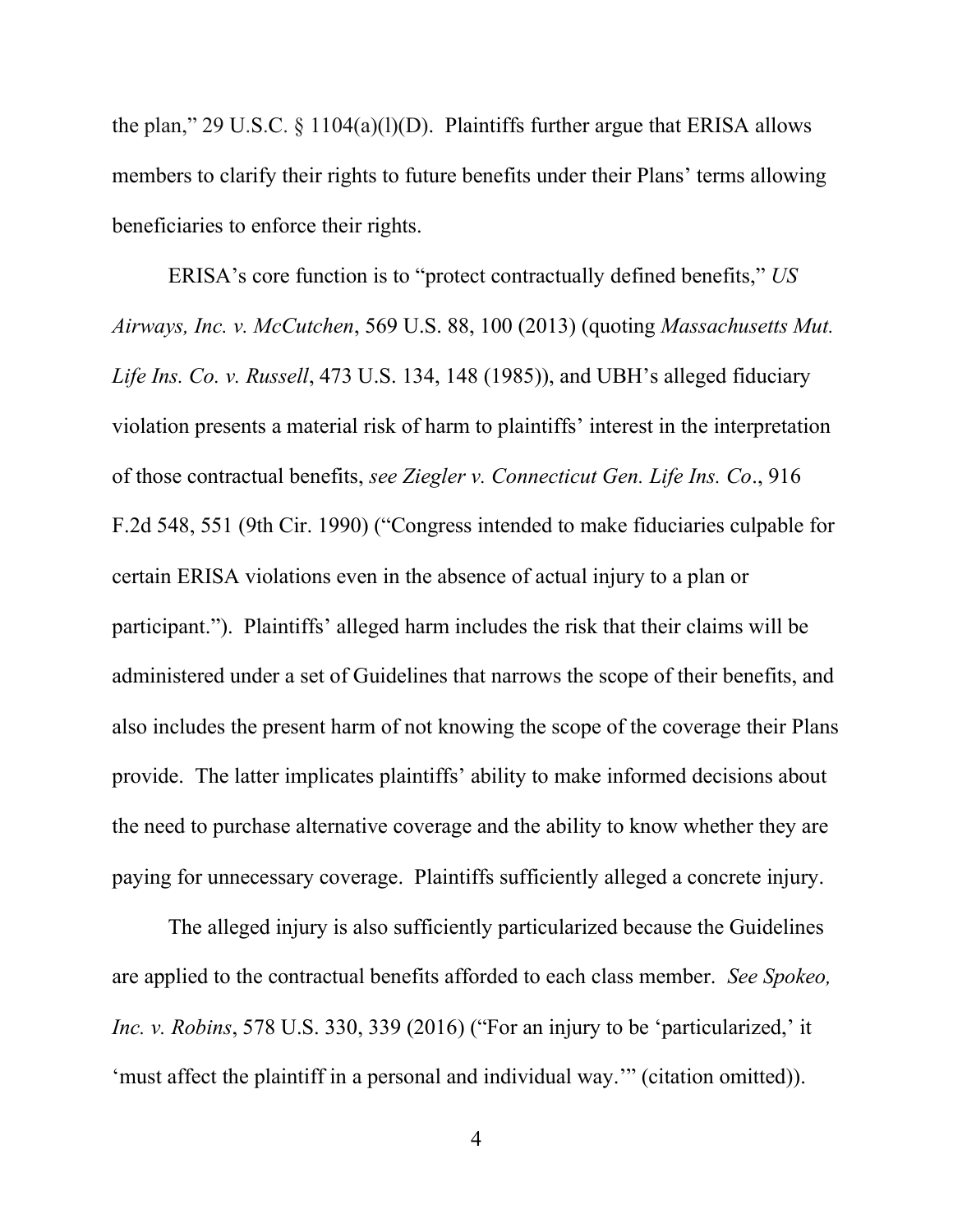The fact that plaintiffs did not ask the court to determine whether they were individually entitled to benefits does not change the fact that the Guidelines materially affected each plaintiff. *Cf. Thole v. U.S. Bank N.A.*, 140 S. Ct. 1615, 1616 (2020) (holding no injury where alleged ERISA violations had no effect on plaintiffs' *defined benefit plan*). Plaintiffs have shown that UBH's actions resulted in uncertainty concerning the scope of their benefits and the material risk of harm to their contractual rights.

As to plaintiffs' denial of benefits claim, plaintiffs alleged that UBH adjudicated and denied their requests for coverage based on criteria that were inconsistent with the terms of member plans in an arbitrary and capricious manner. We conclude this claim also satisfies the concrete and particularized injury requirement. ERISA protects contractually defined benefits, *McCutchen*, 569 U.S. at 88, 100, and plaintiffs alleged a harm—the arbitrary and capricious adjudication of benefits claims—that presents a material risk to their interest in a fair adjudication of their entitlement to benefits. Despite UBH's argument to the contrary, plaintiffs need not have demonstrated that they were, or will be, actually denied benefits to allege a concrete injury. *See CIGNA Corp. v. Amara*, 563 U.S. 421, 424**-**25 (2011); *Ne. Fla. Chapter of Associated Gen. Contractors of Am. v. City of Jacksonville*, 508 U.S. 656 (1993). Finally, the alleged injury is "fairly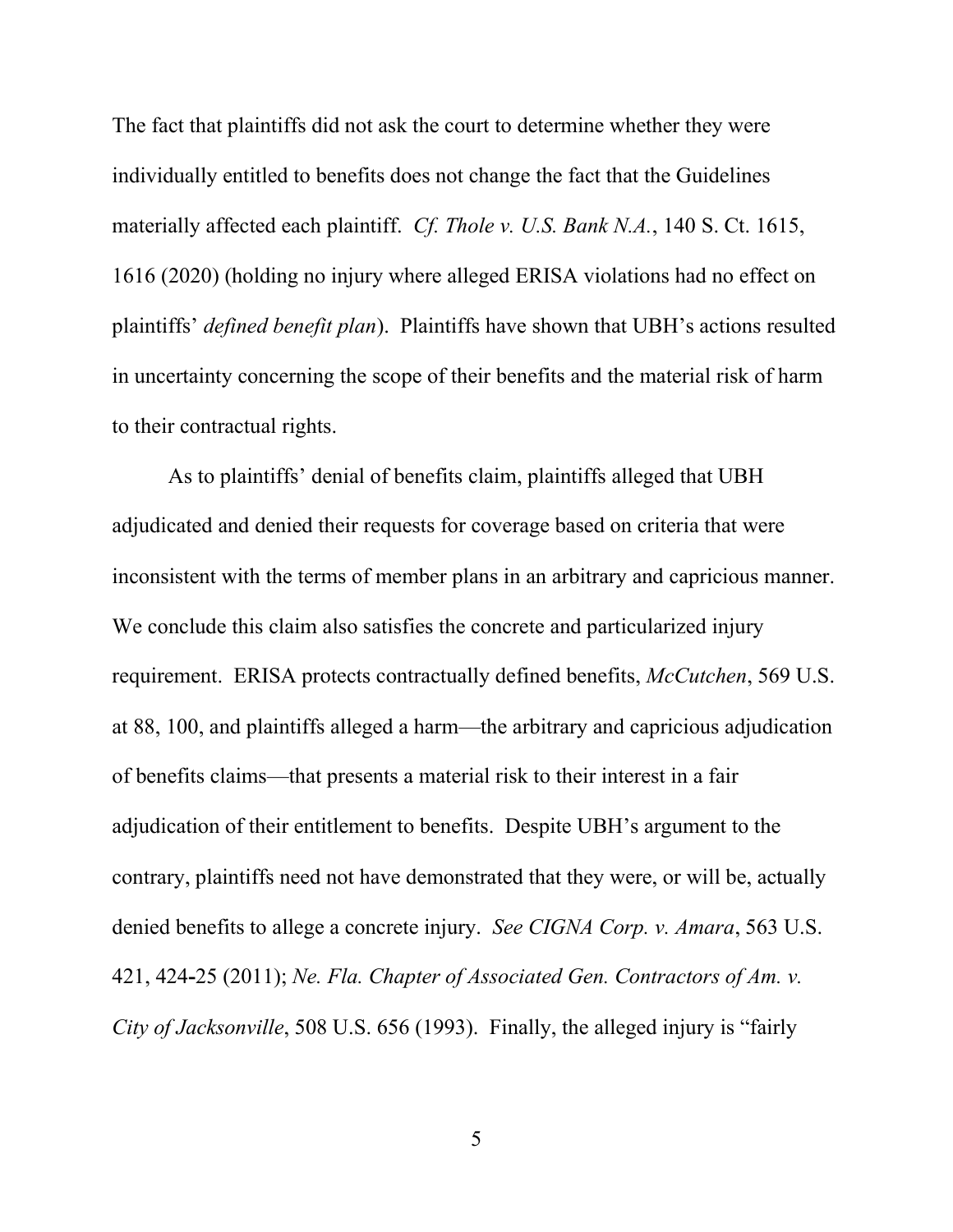traceable" to UBH's conduct. *See Spokeo*, 578 U.S. at 338. Thus, plaintiffs have established Article III standing to assert their claims.

2. UBH argues the district court erred by certifying a class that required individualized determinations. But plaintiffs' fiduciary duty claim, alleging that UBH applied overly restrictive Guidelines and thereby compromised their contractual rights under their Plans, is capable of being resolved on a class-wide basis. The district court did not abuse its discretion by concluding the claim was within Rule 23's ambit. As to certification of the denial of benefits claim, plaintiffs avoided the individualized nature of the benefits remedy available under § 1132(a)(1)(B) by seeking "reprocessing."We need not reach whether the district court's "reprocessing" remedy overextended Rule 23 in violation of the Rules Enabling Act because this claim fails on its merits.

3. UBH further argues the district court did not afford it the proper level of deference. "We review de novo a district court's choice and application of the standard of review to decisions by fiduciaries in ERISA cases." *Williby v. Aetna Life Ins. Co.*, 867 F.3d 1129, 1133 (9th Cir. 2017) (quoting *Estate of Barton v. ADT Sec. Servs. Pension Plan*, 820 F.3d 1060, 1065 (9th Cir. 2016)). Because the Plans in this case confer UBH with discretionary authority to interpret the terms of the Plans, we "review the plan administrator's decisions for an abuse of discretion." *Schikore v. BankAmerica Supplemental Ret. Plan*, 269 F.3d 956, 960–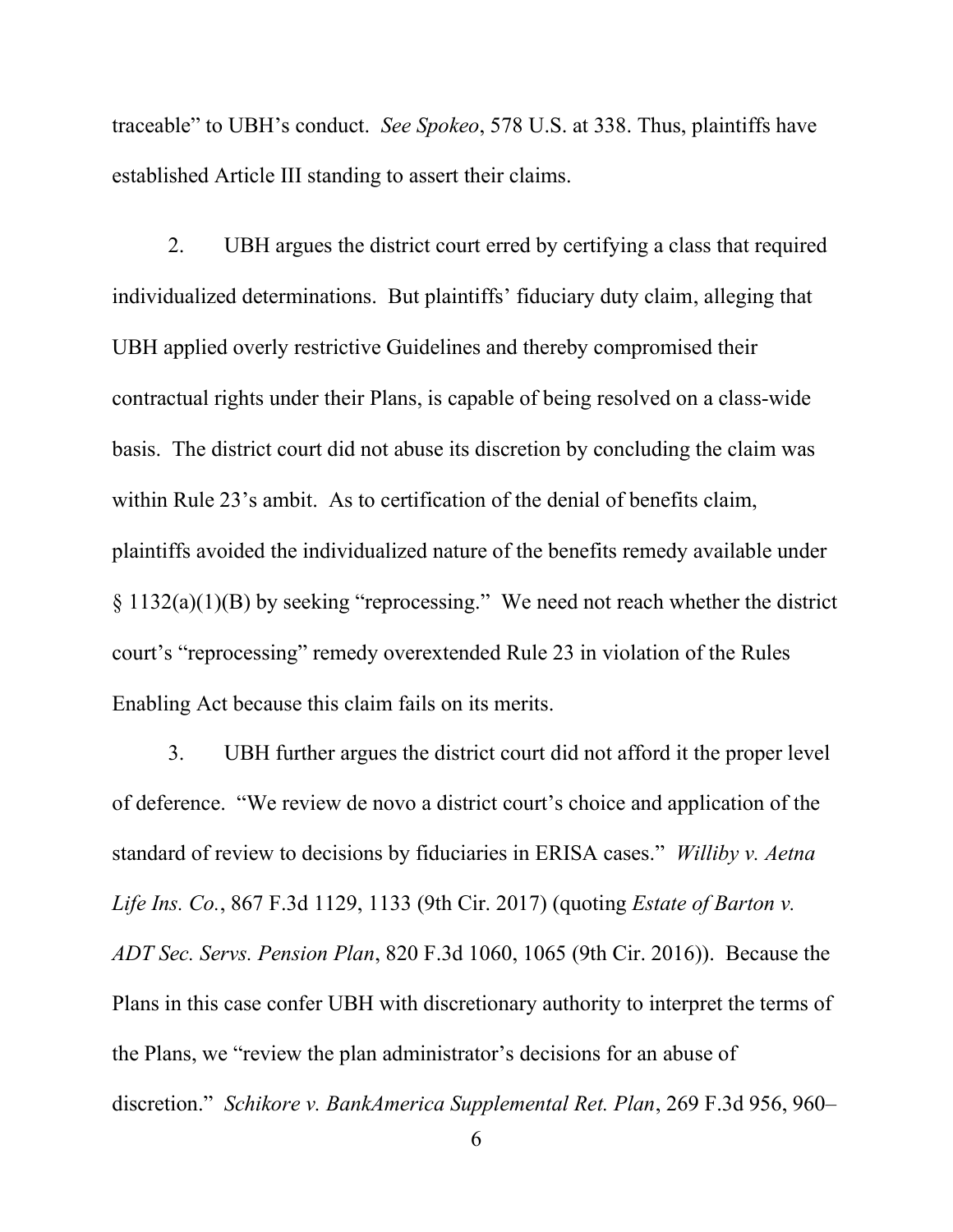61 (9th Cir. 2001). While the district court noted the correct standard of review, the district court misapplied this standard by substituting its interpretation of the Plans for UBH's.

UBH's interpretation—that the Plans do not require consistency with the GASC—was not unreasonable. *See Moyle v. Liberty Mut. Ret. Benefit Plan*, 823 F.3d 948, 957–58 (9th Cir. 2016) (quoting *Canseco v. Constr. Laborers Pension Tr. for S. California*, 93 F.3d 600, 606 (9th Cir. 1996)). The Plans exclude coverage for treatment *inconsistent* with the GASC; Plaintiffs did not show that the Plans mandate coverage for all treatment that is consistent with the GASC. Plaintiffs argue UBH had a conflict of interest, which would decrease the level of deference to be afforded in applying an abuse of discretion standard. *See Stephan v. Unum Life Ins. Co. of Am.*, 697 F.3d 917, 929 (9th Cir. 2012). But even if UBH has a conflict of interest because it serves as plan administrator and insurer for fully insured plans that are the main source of its revenue, this would not change the outcome on these facts. *See Saffon v. Wells Fargo & Co. Long Term Disability Plan*, 522 F.3d 863, 868 (9th Cir. 2008) ("We view<sup>[]</sup> the conflict with a low level of skepticism if there's no evidence of malice, of self-dealing, or of a parsimonious claims-granting history." (internal quotations omitted)). We therefore reverse. We need not reach UBH's argument that unnamed plaintiffs failed to comply with the Plans' administrative exhaustion requirement.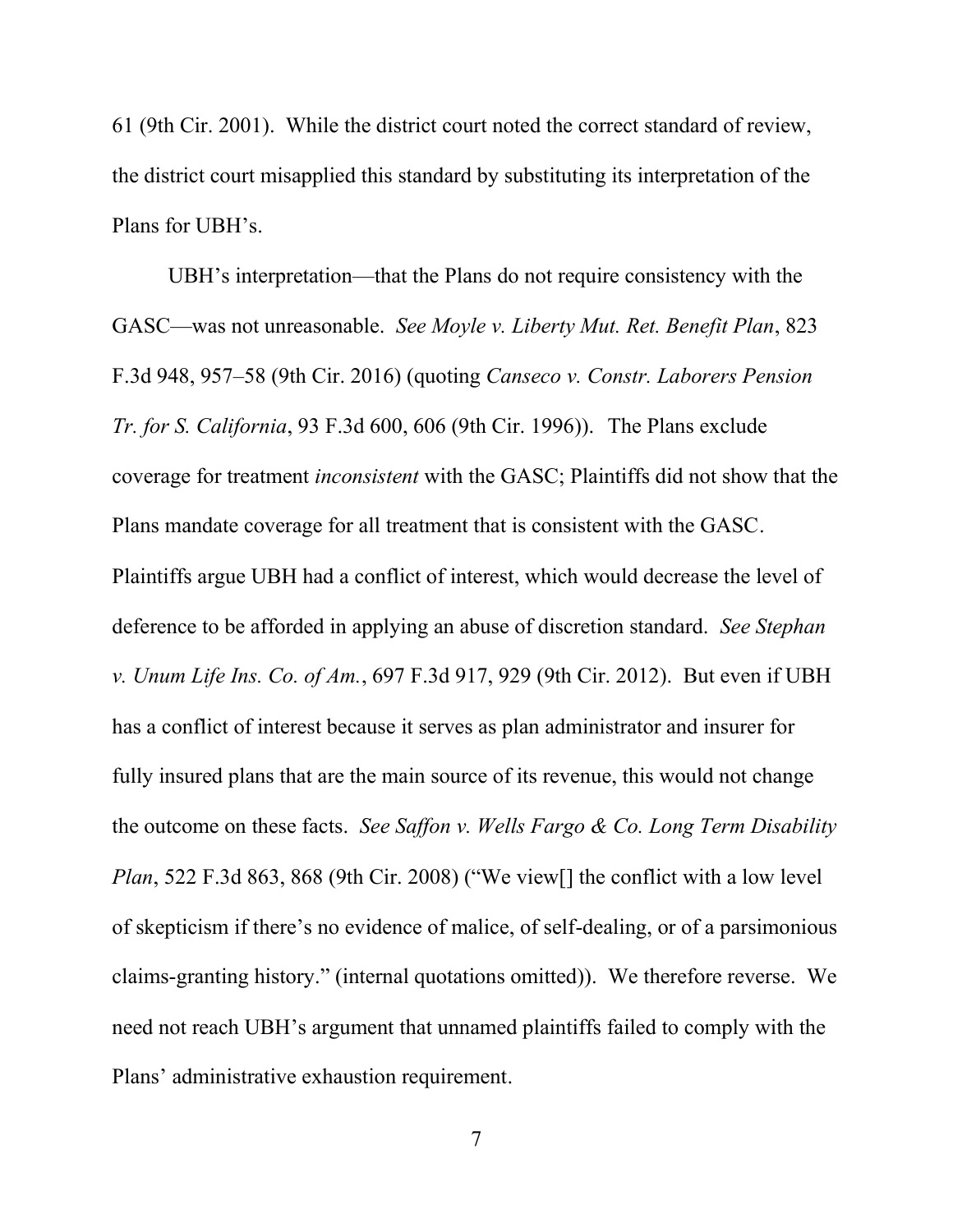## **REVERSED**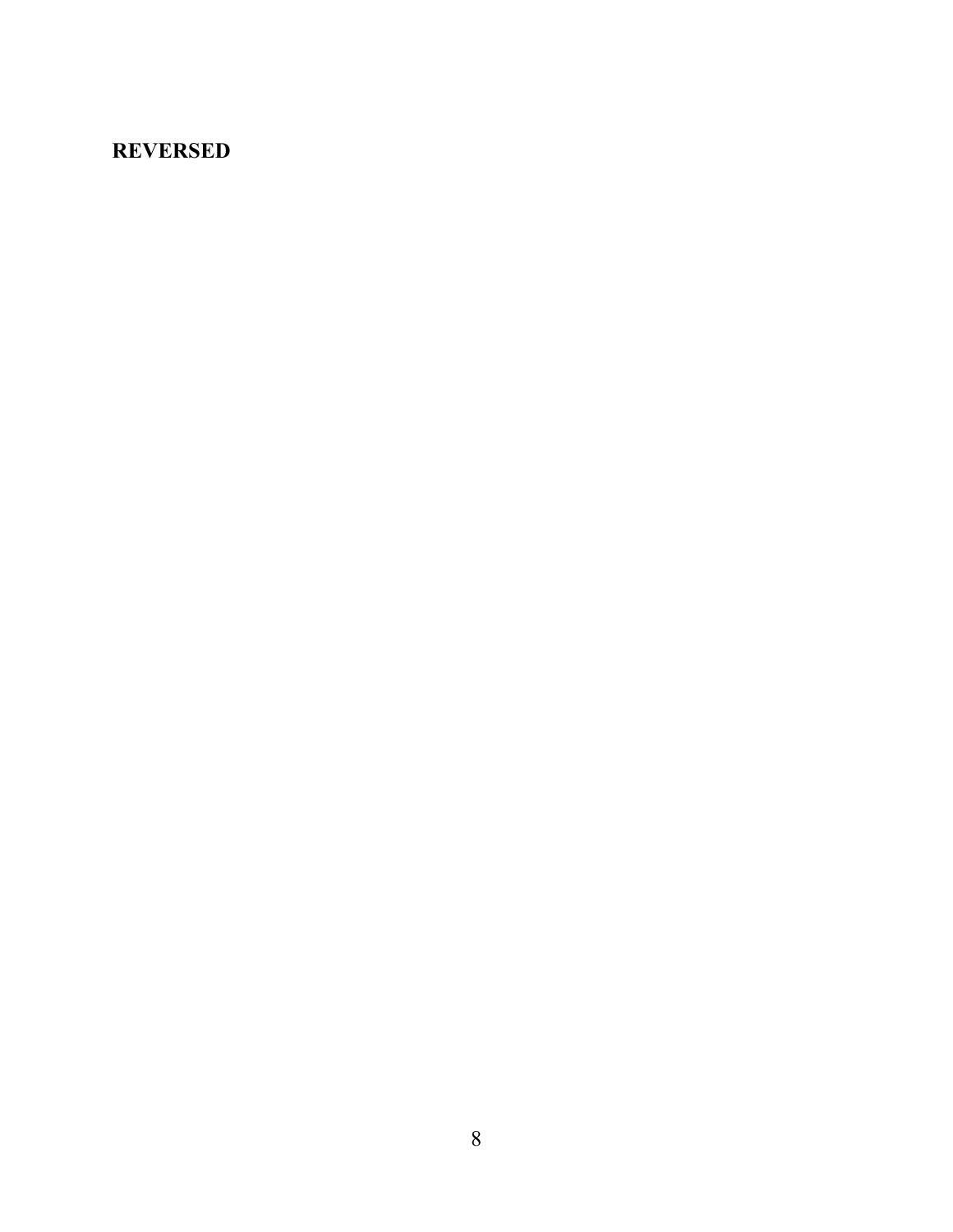# FILED

*Wit v. United Behavioral Health*, No. 20-17363 FORREST, J., concurring in part and in the judgment: MAR 22 2022

MOLLY C. DWYER, CLERK U.S. COURT OF APPEALS

I agree that plaintiffs have standing and that the district court erred in rejecting UBH's interpretation of the Plan and granting judgment in favor of plaintiffs. I write separately because I disagree that plaintiffs "avoided" the individualized questions presented in their denial-of-benefits claims by seeking reprocessing of their claims as their remedy. We should have reached the merits of this issue and held that the district court erred in certifying plaintiffs' denial-of-benefits claims for class treatment.

The district court's class certification decision is reviewed for an abuse of discretion. *Pulaski & Middleman, LLC v. Google, Inc.*, 802 F.3d 979, 984 (9th Cir. 2015). To avoid the inherent individualized issues involved in assessing whether plaintiffs are entitled to benefits under the Plan terms, plaintiffs framed their denialof-benefits claims as seeking a procedural remedy—reprocessing of their claims based on the interpretation of the Plan that they advance. The district court abused its discretion in accepting that reprocessing *is itself* a remedy that justifies class treatment under 29 U.S.C.  $\S$  1132(a)(1)(B) independent from the express statutory remedies that Congress created. *See Massachusetts Mut. Life Ins. Co. v. Russell*, 473 U.S. 134, 146 (1985) ("The . . . carefully integrated civil enforcement provisions found in § 502(a) of the statute as finally enacted, however, provide strong evidence that Congress did *not* intend to authorize other remedies that it simply forgot to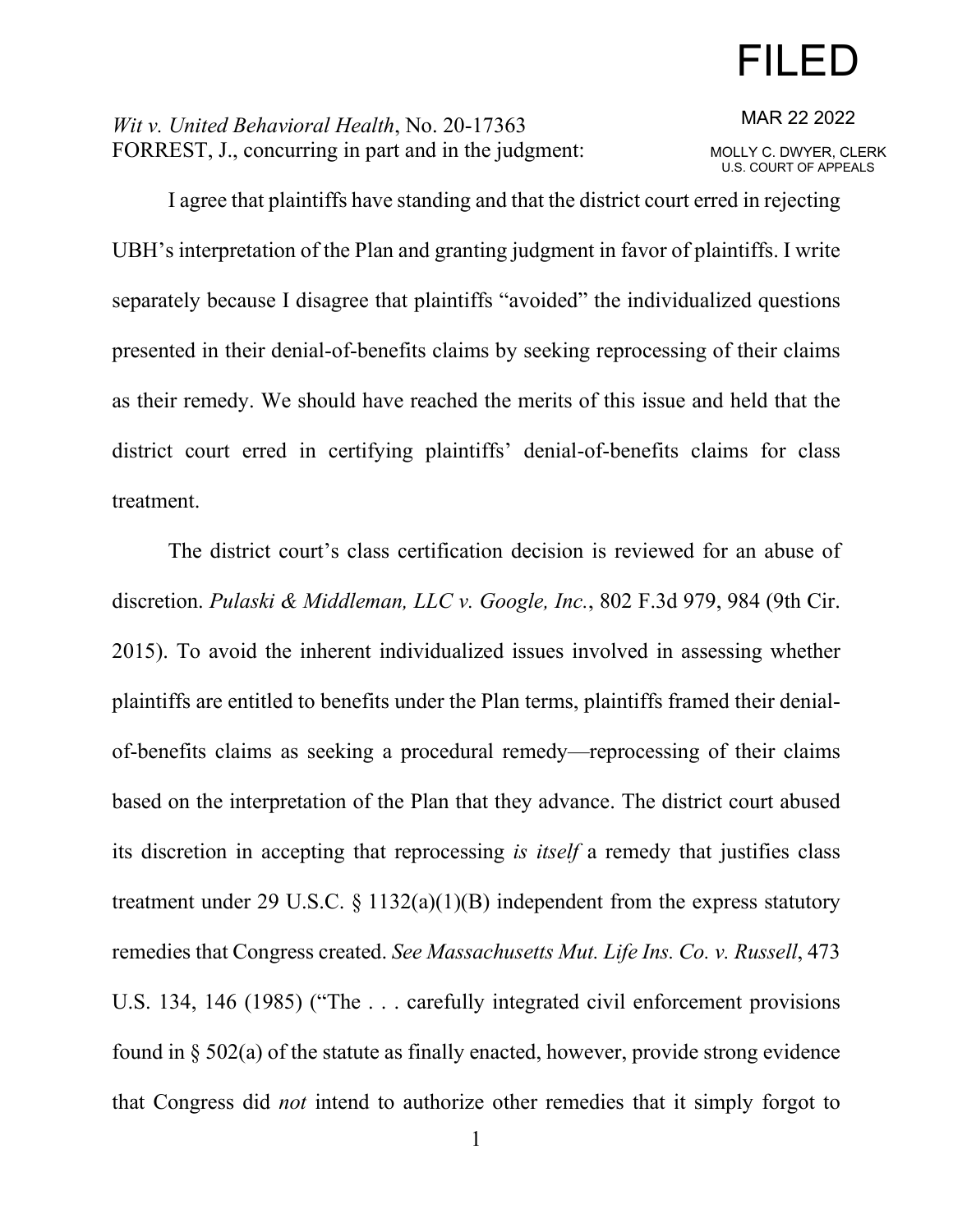incorporate expressly."); *see also Vizcaino v. Microsoft Corp.*, 120 F.3d 1006, 1013 (9th Cir. 1997) (remanding for reevaluation of plaintiff's rights under Plan under § 1132(a)(1)(B)'s right to enforce the Plan terms); *Saffle v. Sierra Pac. Power Co. Bargaining Unit Long Term Disability Income Plan*, 85 F.3d 455, 461 (9th Cir. 1996) (remanding for reevaluation to determine whether plaintiff was entitled to benefits under § 1132(a)(1)(B)); *Patterson v. Hughes Aircraft Co.*, 11 F.3d 948, 951 (9th Cir. 1993) (same).

Plaintiffs sought reprocessing so that UBH would re-look at their claims applying the interpretation of the Plan that they advance and award them benefits. But there are numerous individualized questions involved in determining plaintiffs' entitlement to benefits given the varying Guidelines that apply to their claims and their individual medical circumstances, and many class members have proceeded with alternative treatment and, therefore, likely would not benefit from reprocessing. Simply put, reprocessing is not the *remedy* that plaintiffs seek, it is the *means to the remedy* that they seek. And styling their sought-after relief as procedural for classcertification purposes does not resolve the individualized questions necessarily involved in deciding their claims. Moreover, plaintiffs are not entitled to seek reprocessing as an equitable remedy under  $\S 1132(a)(3)$  because payment of benefits is an available remedy under § 1132(a)(1)(B). *See Castillo v. Metro. Life Ins. Co.*, 970 F.3d 1224, 1229 (9th Cir. 2020).